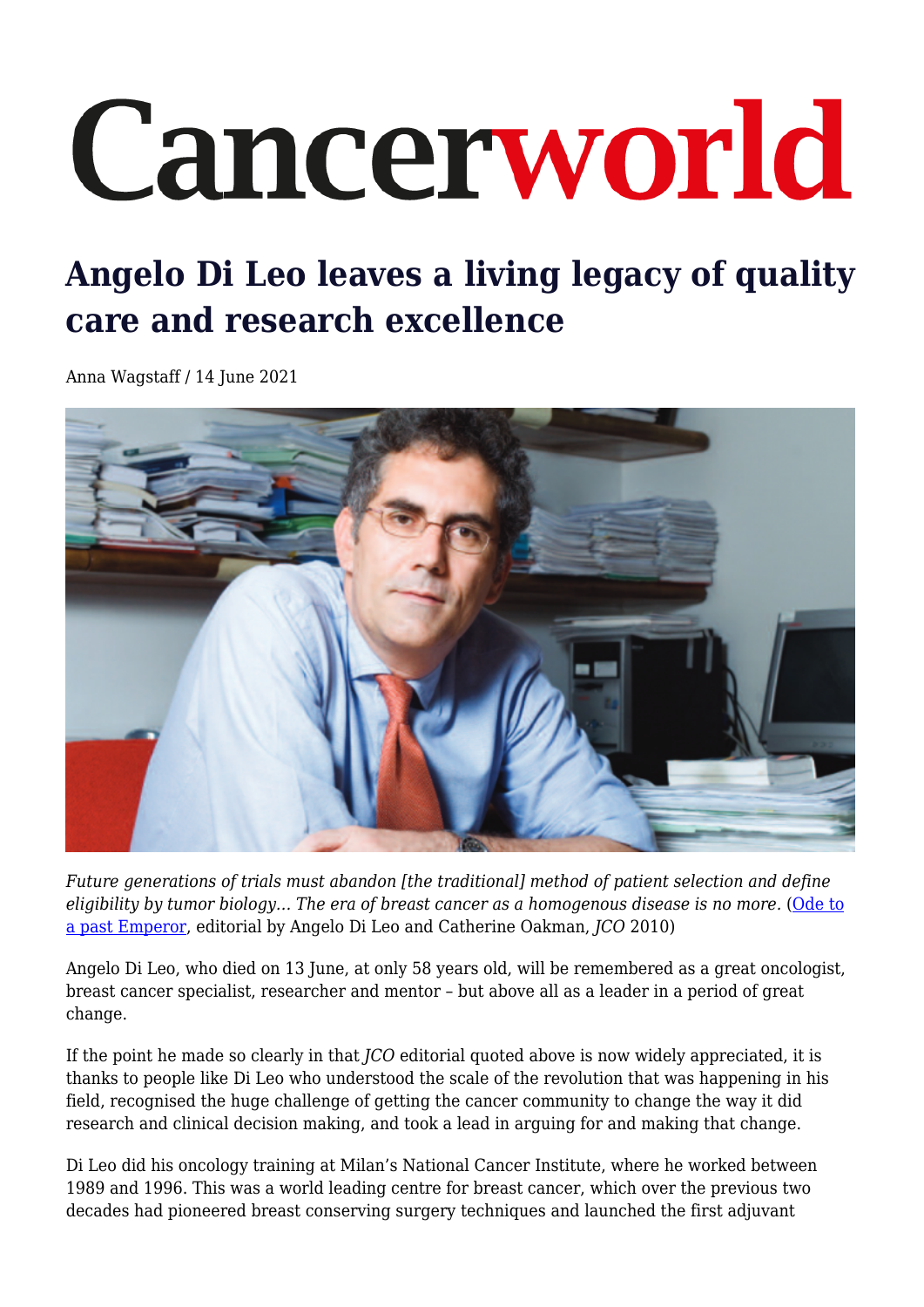chemotherapy trials, which in turn heralded the start of truly multidisciplinary approaches to cancer treatment.

But it was a different challenge that awaited his generation. Advances in molecular biology techniques were transforming the understanding of cancer and cancer control, with the first targeted treatments coming over the horizon – trastuzumab a monoclonal antibody used to treat breast cancers overexpressing HER2 and imatinib a tyrosine kinase inhibitor that targets the expression of the BCR-ABL protein use to treat chronic myeloid leukaemia.

In 1996 Di Leo chose to make a move to the Jules Bordet in Brussels, where he worked at the chemotherapy unit, and where, a year later, he was appointed Medical Director of the Breast European Adjuvant Studies team. It was a great strategic move. At the time, the Bordet Institute was not at all the international player it is now, but Martine Piccart had recently come on board, and was driving forward the targeted medicine agenda that would soon see breast lead the way in defining biological differences and exploring the implications for personalising treatments.

This is where Di Leo learnt about what can be achieved through close international collaboration among specialist centres. The year he arrived saw Piccart and the Bordet take a lead in setting up the Breast International Group, to bring together a highly fragmented research picture into a structure designed to pursue the new type of translational research programmes that would be need to rapidly translate scientific discoveries into the clinic.

Di Leo, himself, focused his research principally on trying to find ways to identify which breast cancer patients respond to which chemotherapies, to reduce the number of patients who derive little or no benefit from these toxic treatments.

It was an extraordinarily exciting time both in breast cancer and for the Bordet, which would eventually go on to lead the milestone MINDACT trial, the first prospective clinical validation of a genomic tool to identify which patients would need adjuvant chemotherapy and which could be spared.

But by 2003, Di Leo was ready to move back to Italy. With his track record and experience he could no doubt have had his pick of leading oncology centres to sign up with. He chose instead to set up a new oncology department, from scratch, in Prato, where he established a laboratory, built up translational research programmes, participated in international research groups including BIG and the Early Breast Cancer Trialists Cooperative group, and mentored a new generation of clinical researchers.

Like all good leaders, while the first breakthrough for targeted cancer treatments happened early in his career, Di Leo was quick to see beyond the hype. While so many opinion leaders were starting their sentences with "Take imatinib for example…" Di Leo understood quite quickly that the targeted anti-cancer drugs that followed on would not be the game changers everyone had been hoping for.

He was at the forefront of research that took a closer look at individual tumours, revealing that the biology of solid tumours can vary in important ways from one part of the tumour to another, between the primary and the secondaries, and also over time.

But he was also quick to recognise and warn against the dangers of oncologists obsessing over the precise biology of every tumour and forgetting about the patient. In an interview with [Cancer World](https://archive.cancerworld.net/wp-content/uploads/2017/06/8697_pagina_4-11_coverstory.pdf) [in 2010](https://archive.cancerworld.net/wp-content/uploads/2017/06/8697_pagina_4-11_coverstory.pdf), he said "People come up to me in conferences and ask, 'What is the first-line treatment for metastatic breast cancer?' I say, 'I don't know – it depends on the patient in front of you.' You can't possibly map out an algorithm for late-stage disease as there are so many variables, such as the